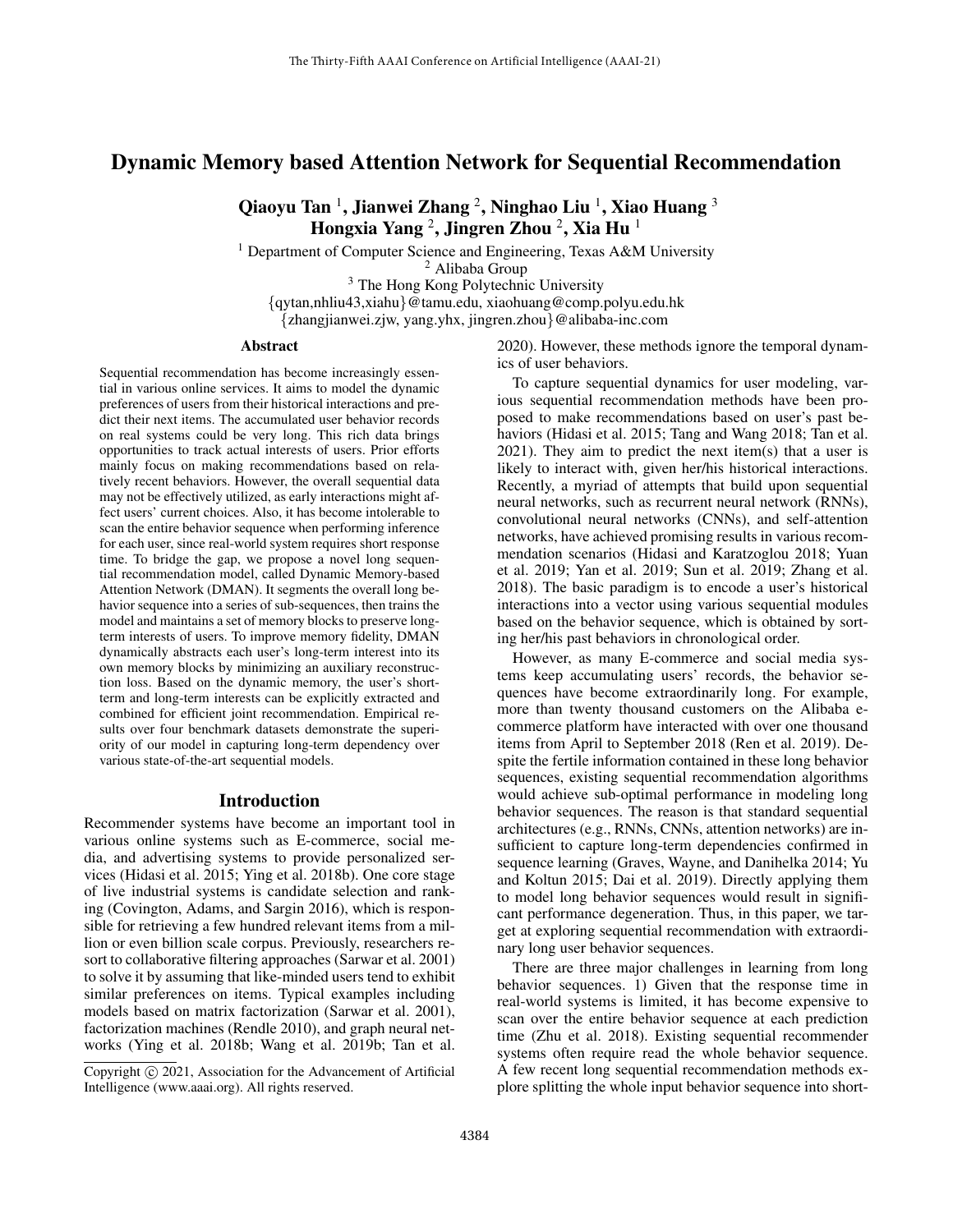term and long-term behavior sequences and then explicitly extracting a user's temporal and long-term preferences (Ying et al. 2018a; Lv et al. 2019). Despite their simplicity, they still suffer from high computation complexity since they need to scan over the whole behavior sequence during inference. 2) It is crucial to model the whole behavior sequence for a more accurate recommendation. A few attempts have been made to focus only on short-term actions (Li, Wang, and McAuley 2020; Hidasi and Karatzoglou 2018) and abandon previous user behaviors. Nevertheless, studies (Ren et al. 2019; Belletti, Chen, and Chi 2019) have demonstrated that user preferences may be influenced by her/his early interactions beyond the short-term behavior sequence. 3) It is hard to explicitly control the contributions of long-term or short-term interests for user modeling. Some studies resort to memory neural network (Graves, Wayne, and Danihelka 2014) to implicitly preserve the long-term intentions for efficient sequential modeling (Chen et al. 2018; Ren et al. 2019). But they may suffer from long-term knowledge forgetting (Sodhani, Chandar, and Bengio 2018), due to that the memory is optimized by predicting the next-item. Therefore, an advanced sequential model is needed to explicitly model both long-term and short-term preferences, as well as supporting efficient inference.

To address the limitations above, we propose a novel dynamic memory-based self-attention network, dubbed DMAN, to model long behavior sequence data. It offers standard self-attention networks to capture long-term dependencies for user modeling effectively. To improve model efficiency, DMAN truncates the whole user behavior sequence into several successive sub-sequences and optimizes the model sequence by sequence. Specifically, a recurrent attention network is derived to utilize the correlation between adjacent sequences for short-term interest modeling. Meanwhile, another attention network is introduced to measure dependencies beyond consecutive sequences for long-term interest modeling based on a dynamic memory, which preserves user behaviors before the adjacent sequences. Finally, the two aspect interests are adaptively integrated via a neural gating network for the joint recommendation. To enhance the memory fidelity, we further develop a dynamic memory network to effectively update the memory blocks sequence by sequence using an auxiliary reconstruction loss. To summarize, the main contributions of this paper are as follows:

- We propose a dynamic memory-based attention network DMAN for modeling long behavior sequences, which conducts an explicit and adaptive user modeling and supports efficient inference.
- We derive a dynamic memory network to dynamically abstract a user's long-term interests into an external memory sequence by sequence.
- Extensive experiments on several challenging benchmarks demonstrate our method's effectiveness in modeling long user behavior data.

## The Proposed DMAN Model

In this section, we first introduce the problem formulation and then discuss the proposed framework in detail.

| <b>Notation</b>      | <b>Description</b>                  |  |  |  |
|----------------------|-------------------------------------|--|--|--|
| $\boldsymbol{u}$     | a user                              |  |  |  |
| t                    | an item                             |  |  |  |
| $\mathbf x$          | an interaction record               |  |  |  |
| U                    | the set of users                    |  |  |  |
| ν                    | the set of items                    |  |  |  |
| $\mathcal{S}_n$      | the <i>n</i> -th behavior sequence  |  |  |  |
| K                    | the number of candidate items       |  |  |  |
| N                    | the number of sliced sequences      |  |  |  |
| L                    | the number of self-attention layers |  |  |  |
| m                    | the number of memory slots          |  |  |  |
| D                    | the number of embedding dimension   |  |  |  |
| $\tilde{\textbf{H}}$ | the short-term interest embedding   |  |  |  |
| Ħ                    | the long-term interest embedding    |  |  |  |
| М                    | the memory embedding matrix         |  |  |  |
|                      | the output user embedding           |  |  |  |

Table 1: Notations summary.

## Notations and Problem Formulation

Assume  $U$  and  $V$  denote the sets of users and items, respectively.  $S = {\mathbf{x}_1, \mathbf{x}_2, ..., \mathbf{x}_{|\mathcal{S}|}}$  represents the behavior sequence in chronological order of a user.  $x_t \in V$  records the t-th item interacted by the user. Given an observed behavior sequence  $\{x_1, x_2, \ldots, x_t\}$ , the sequential recommendation task is to predict the next items that the user might be interacted with. Notations are summarized in Table ??.

In our setting, due to the accumulated behavior sequence  $S$  is very long, we truncate it into a series of successive sub-sequences with fixed window size  $T$ , i.e.,  $S = {\mathcal{S}_n}_{n=1}^N$ , for the model to process efficiently.  $S_n =$  ${x_{n,1}, x_{n,2}, \ldots, x_{n,T}}$  denotes the *n*-th sequence. Traditional sequential recommendation methods mainly rely on a few recent behaviors  $S_N$  for user modeling. Our paper focuses on leveraging the whole behavior sequence for a comprehensive recommendation. We first illustrate how to explicitly extract short-term and long-term user interests from historical behaviors, and then describe an adaptive way to combine them for joint recommendation. Finally, we introduce a novel dynamic memory network to preserve user's long-term interests for efficient inference effectively.

#### Recurrent Attention Network

This subsection introduces the proposed recurrent attention network for short-term interest modeling. Given an arbitrary behavior sequence  $S_n$  as input, an intuitive way to estimate a user's short-term preferences is only consider her/his behaviors within the sequence. However, the first few items in each sequence may lack necessary context for effective modeling, because previous sequences are not considered.

To address this limitation, we introduce the notion of recurrence in RNNs into self-attention network and build a sequence-level recurrent attention network, enabling information flow between adjacent sequences. In particular, we use the hidden state computed for last sequence as additional context for next sequence modeling. Formally, let  $S_{n-1}$  and  $S_n$  be two successive sequences, and  $\widetilde{H}_{n-1}^l \in \mathbb{R}^{T \times D}$  denote the l-th layer hidden state produced for sequence  $S_{n-1}$ . We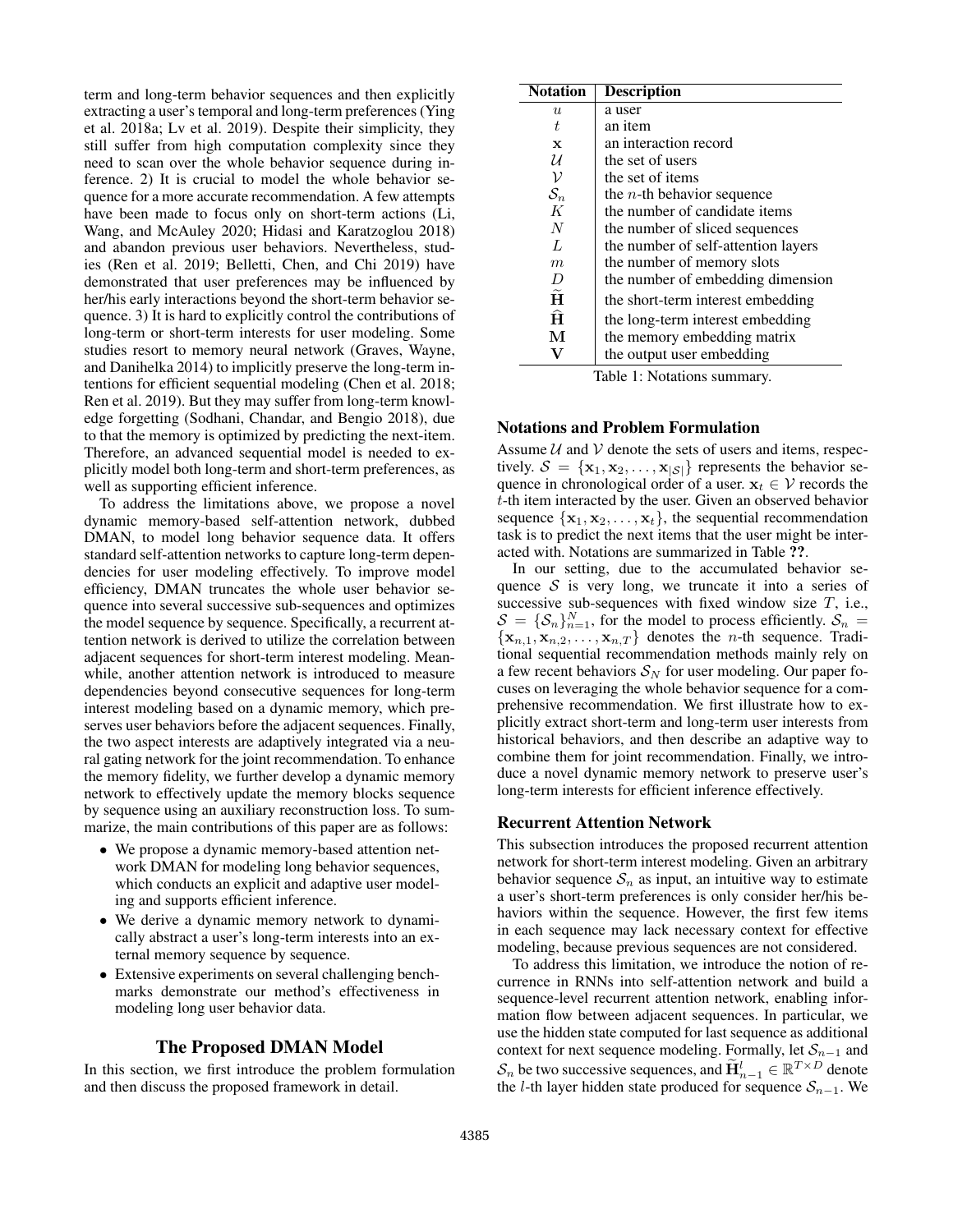

Figure 1: Illustration of DMAN for one layer. It takes a series of sequences as input and trains the model sequence by sequence. When processing the *n*-th sequence  $S_n$ , the recurrent attention network is applied to extract short-term user interest by using the previous hidden state  $H_{n-1}$  as context. Meanwhile, the long-term attention network is utilized to extract long-term interest based on the memory blocks M. Next, the short-term and long-term interests are combined via a neural gating network for joint user modeling. Finally, the dynamic memory network updates the memory blocks via fusing the information in  $H_{n-1}$ , and the model continues to process the next sequence. The overall model is optimized by maximizing the likelihood of observed sequence, while the dynamic memory network is trained based on a local reconstruction loss  $\mathcal{L}_{ae}$ .

calculate the hidden state of sequence  $S_n$  as follows.

$$
\widetilde{\mathbf{H}}_{n}^{l} = \text{Atten}_{\text{rec}}^{l}(\widetilde{\mathbf{Q}}_{n}^{l}, \widetilde{\mathbf{K}}_{n}^{l}, \widetilde{\mathbf{V}}_{n}^{l}) = \text{softmax}(\widetilde{\mathbf{Q}}_{n}^{l}(\widetilde{\mathbf{K}}_{n}^{l})^{\top})\widetilde{\mathbf{V}}_{n}^{l}, \n\widetilde{\mathbf{Q}}_{n}^{l} = \widetilde{\mathbf{H}}_{n}^{l-1}\widetilde{\mathbf{W}}_{Q}^{\top}, \text{ and } \widetilde{\mathbf{K}}_{n}^{l} = \mathbf{H}_{n}^{l-1}\widetilde{\mathbf{W}}_{K}^{\top}, \n\widetilde{\mathbf{V}}_{n}^{l} = \mathbf{H}_{n}^{l-1}\widetilde{\mathbf{W}}_{V}^{\top}, \n\mathbf{H}_{n}^{l-1} = \widetilde{\mathbf{H}}_{n}^{l-1} \parallel \text{SG}(\widetilde{\mathbf{H}}_{n-1}^{l-1}),
$$
\n(1)

where Atten ${}_{\text{rec}}^l(\cdot,\cdot,\cdot)$  is the *l*-th layer self-attention network, in which the query, key and value matrices are denoted by Q,  $K$  and  $V$ , respectively. The input of the first layer is the sequence embedding matrix  $\mathbf{X}_n = [\mathbf{x}_{n,1}, \dots, \mathbf{x}_{n,T}] \in \mathbb{R}^{T \times D}$ . Intuitively, the attention layer calculates a weighted sum of embeddings, where the attention weight is computed between query i in  $S_n$  and value j obtained from previous sequences. The function  $SG(\cdot)$  stands for stop-gradient from previous hidden state  $\widetilde{H}_{n-1}^{l-1}$ , and  $\parallel$  denotes concatenation. In our case, we use the extended context as key and value and adopt three linear transformations to improve the model flexibility, where  $\{\widetilde{\mathbf{W}}_{Q}, \widetilde{\mathbf{W}}_{K}, \widetilde{\mathbf{W}}_{V}\} \in \mathbb{R}^{D \times D}$  denote the parameters. The extended context not only provides precious information for recovering the first few items, but also allows our model to capture the dependency across sequences. In practice, instead of computing the hidden states from scratch at each time point, we cache the hidden state of last sequence for reuse. Besides, masking strategy and positional embeddings are also included to avoid the future information leakage problem (Yuan et al. 2019) and capture sequential dynamics (Kang and McAuley 2018; Wang et al. 2019a). The final short-term interest embedding is defined as  $\widetilde{\mathbf{H}}_n = \widetilde{\mathbf{H}}_n^L$ .

#### Long-term Attention Network

In this subsection, we present another attention network for long-term interest modeling. With the recurrent connection mechanism defined in Eq. 1, our model can capture correlations between adjacent sequences for interest modeling. However, longer-range dependencies beyond successive sequences may still be ignored, since the recurrent connection mechanism is limited in capturing longer-range correlations (Sodhani, Chandar, and Bengio 2018; Sukhbaatar et al. 2015). Hence, additional architecture is needed to effectively capture long-term user preferences.

To this end, we maintain an external memory matrix  $\mathbf{M} \in \mathbb{R}^{m \times D}$  to explicitly memorize a user's long-term preferences, where  $m$  is the number of memory slots. Each user is associated with a memory. Ideally, the memory complements with the short-term interest modeling, with the aim to capture dependencies beyond adjacent sequences. We leave how to effectively update the memory in later section and now focus on how to extract long-term interests from the memory. Specifically, let  $\mathbf{M}^l \in \mathbb{R}^{\widetilde{m} \times D}$  denote the *l*-th layer memory matrix, we estimate the long-term hidden state of sequence  $S_n$  using another self-attention network as

$$
\widehat{\mathbf{H}}_n^l = \text{Atten}^l(\widehat{\mathbf{Q}}_n^l, \widehat{\mathbf{K}}_n^l, \widehat{\mathbf{V}}_n^l),
$$
  

$$
\widehat{\mathbf{Q}}_n^l, \widehat{\mathbf{K}}_n^l, \widehat{\mathbf{V}}_n^l = \widehat{\mathbf{H}}_n^{l-1} \widehat{\mathbf{W}}_Q^{\top}, \mathbf{M}^{l-1} \widehat{\mathbf{W}}_K^{\top}, \mathbf{M}^{l-1} \widehat{\mathbf{W}}_V^{\top}. \tag{2}
$$

Similarly, Atten<sup> $l(\cdot, \cdot, \cdot)$ </sup> is a self-attention network. It takes the last layer hidden state  $\hat{H}_n^{l-1}$  as query and uses the layer-wise memory matrix  $M^{l-1}$  as key (value). The input of the query is  $X_n$ . By doing so, the output hidden state  $\widehat{\mathbf{H}}_n^l \in \mathbb{R}^{T \times D}$  is a selective aggregation of m memory blocks, where the selection weight is query-based and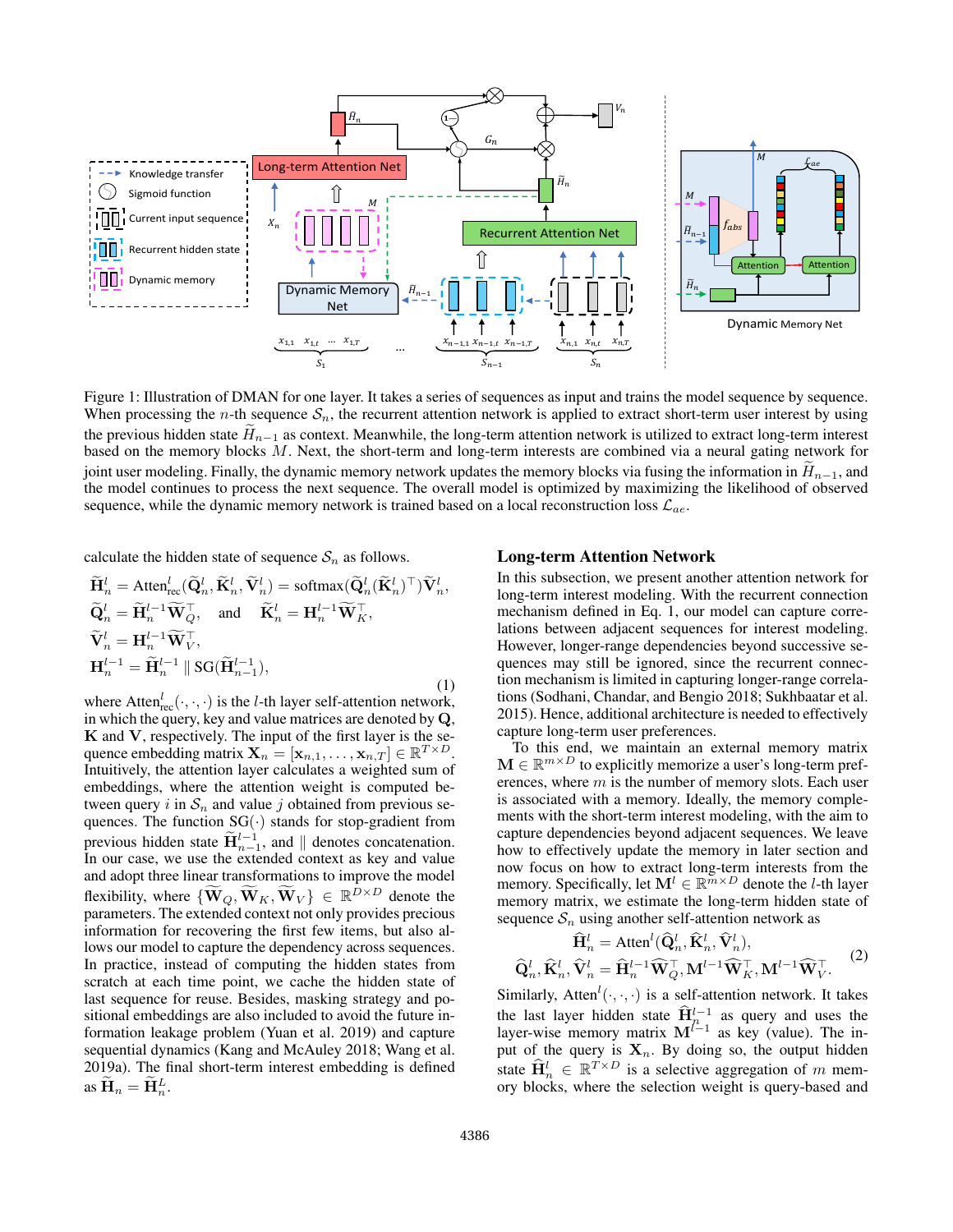varies across different queries.  $\{\widehat{\mathbf{W}}_{Q}, \widehat{\mathbf{W}}_{K}, \widehat{\mathbf{W}}_{V}\}\$ are trainable transformation matrices to improve model capacity. Since the memory is maintained to cache long-term user interests that beyond adjacent sequences, we refer to the above attention network as long-term interest modeling. The final long-term interest embedding for sequence  $S_k$  is denoted as  $\hat{\mathbf{H}}_n = \hat{\mathbf{H}}_n^L.$ 

#### Neural Gating Network

After obtaining the short-term and long-term interest embeddings, the next aim is to combine them for comprehensive modeling. Considering that a user's future intention can be influenced by early behaviors, while short-term and longterm interests may contribute differently for next-item prediction over time (Ma et al. 2019), we apply a neural gating network to adaptively control the importance of the two interest embeddings.

$$
\mathbf{V}_n = \mathbf{G}_n \odot \mathbf{H}_n + (1 - \mathbf{G}_n) \odot \mathbf{H}_n,
$$
  
\n
$$
\mathbf{G}_n = \sigma(\widetilde{\mathbf{H}}_n \mathbf{W}_{short} + \widehat{\mathbf{H}}_n \mathbf{W}_{long}),
$$
\n(3)

where  $\mathbf{G}_n \in \mathbb{R}^{T \times D}$  is the gate matrix learned by a nonlinear transformation based on short-term and long-term embeddings.  $\sigma(\cdot)$  indicates the sigmoid activation function,  $\odot$ denotes element-wise multiplication, and  $\mathbf{W}_{short},\mathbf{W}_{long} \in$  $\mathbb{R}^{D\times D}$  are model parameters. The final user embedding  $\mathbf{V}_n \in \mathbb{R}^{T \times D}$  is obtained by a feature-level weighted sum of two types of interest embeddings controlled by the gate.

#### Dynamic Memory Network

In this subsection, we describe how to effectively update the memory M to preserve long-term user preferences beyond adjacent sequences. One feasible solution is to maintain a fixed-size FIFO memory to cache long-term message. This strategy is sub-optimal for user modeling due to two reasons. First, the oldest memories will be discarded if the memory is full, whether it is important or not. This setting is reasonable in NLP task (Rae et al. 2019) as two words that too far away in the sentence are often not correlated. But it is not held in recommendation because behavior sequence is not strictly ordered (Yuan et al. 2019) and users often exhibit monthly or seasonal periodic behaviors. Second, the memory is redundant and not effectively utilized, since user interests in practice is often bounded in tens (Li et al. 2019).

To avoid these limitations, we propose to abstract a user's long-term interests from the past actively. Assume the model was processed sequence  $S_n$ , then the memory is updated as

$$
\mathbf{M}^{l} \leftarrow f_{abs}^{l}(\mathbf{M}^{l}, \widetilde{\mathbf{H}}_{n-1}^{l}),
$$
\n(4)

where  $f_{abs}^l : \mathbb{R}^{(m+T) \times D} \rightarrow \mathbb{R}^{m \times D}$  is the *l*-th layer abstraction function. It takes the old memory and the context state  $\widetilde{\mathbf{H}}_{n-1}^{l}$  as input and updates memory  $\mathbf{M}^{l}$  to represent user interests. In theory,  $f_{abs}$  requires to effectively preserve the primary interests in old memories and merges contextual information. Basically,  $f_{abs}$  can be trained with the next-item prediction task end-to-end. Nevertheless, memories that differ from the target item may be discarded. There-

fore, we consider train the abstraction function with an auxiliary attention-based reconstruction loss  $\mathcal{L}_{ae}$  as follows.

$$
\sum_{l=1}^{L} ||\operatorname{attent}_{rec}^{l}(\widetilde{\mathbf{Q}}^{l}, \widetilde{\mathbf{K}}^{l}, \widetilde{\mathbf{V}}^{l}) - \operatorname{attent}_{rec}^{l}(\widetilde{\mathbf{Q}}^{l}, \widehat{\mathbf{K}}^{l}, \widehat{\mathbf{V}}^{l})||_{F}^{2}
$$

$$
\widetilde{\mathbf{Q}}^{l} = \widetilde{\mathbf{H}}_{n}^{l}, \ \widetilde{\mathbf{K}}^{l} = \widetilde{\mathbf{V}}^{l} = \mathbf{M}^{l} || \widetilde{\mathbf{H}}_{n-1}^{l}, \ \widehat{\mathbf{K}}^{l} = \widehat{\mathbf{V}}^{l} = \mathbf{M}^{l}, \tag{5}
$$

where atten $_{rec}^{l}(\cdot, \cdot, \cdot)$  is the self-attention network defined in Eq. (1). We reuse the recurrent attention network but keep the parameters fixed and not trainable here. We employ the hidden state  $\tilde{H}_n^l$  of  $S_n$  as query for two attention networks. The first attention outputs a new representation for the query via a weighted sum from the old and new memories, while the second from the abstracted memories. By minimizing the reconstruction loss, we expect the primary interests can be extracted by  $f_{abs}$  as much as possible. Note that we consider a lossy objective here because the information that is no longer attended to in  $S_n$  can be discarded in order to capture the shifting of user interests to some extent.

**Implementation of abstraction function**  $f_{abs}$  We parameterize  $f_{abs}$  with the dynamic routing method in CapsNet (Sabour, Frosst, and Hinton 2017) for its promising results in capturing user's diverse interests in recommendation (Li et al. 2019). Suppose we have two layers of capsules, we refer capsules from the first layer and the second layer as primary capsules and interest capsules, respectively. The goal of dynamic routing is to calculate the values of interest capsules given the primary capsules in an iterative fashion. In each iteration, given primary capsules vectors  $x_i$  (input vector),  $i \in \{1, \ldots, T + m\}$  and interest capsules  $\bar{\mathbf{x}}_i$  (output vector),  $j \in \{1, \ldots, m\}$ , the routing logit  $b_{ij}$  between primary capsule  $i$  and interest capsule  $j$  is computed by

$$
b_{ij} = \bar{\mathbf{x}}_j^\top \mathbf{W}_{ij} \mathbf{x}_i, \tag{6}
$$

where  $W_{ij}$  is a transformation matrix. Given routing logits,  $s_i$  is computed as weighted sum of all primary capsules

$$
\mathbf{s}_{j} = \sum_{i=1}^{m+T} \alpha_{ij} \mathbf{W}_{ij} \mathbf{x}_{i},
$$
 (7)

where  $\alpha_{ij} = \exp(b_{ij}) / \sum_{j'=1}^{m+T} \exp(b_{ij'})$  is the connection weight between primary capsule  $i$  and interest capsule  $j$ . Finally, a non-linear "squashing" function (Sabour, Frosst, and Hinton 2017) is proposed to obtain the corresponding vectors of interest capsules as

$$
\bar{\mathbf{x}}_j = \text{squash}(\mathbf{s}_j) = \frac{\|\mathbf{s}_j\|^2}{1 + \|\mathbf{s}_j\|^2} \frac{\mathbf{s}_j}{\|\mathbf{s}_j\|}.
$$
 (8)

The routing process between Eq. (6) and Eq. (8) usually repeats three times to converge. When routing finishes, the output interest capsules of user  $u$  are then used as the memory, i.e.,  $\mathbf{M} = [\bar{\mathbf{x}}_1, \dots, \bar{\mathbf{x}}_m].$ 

#### Model Optimization

As the data is derived from the user implicit feedback, we formulate the learning problem as a binary classification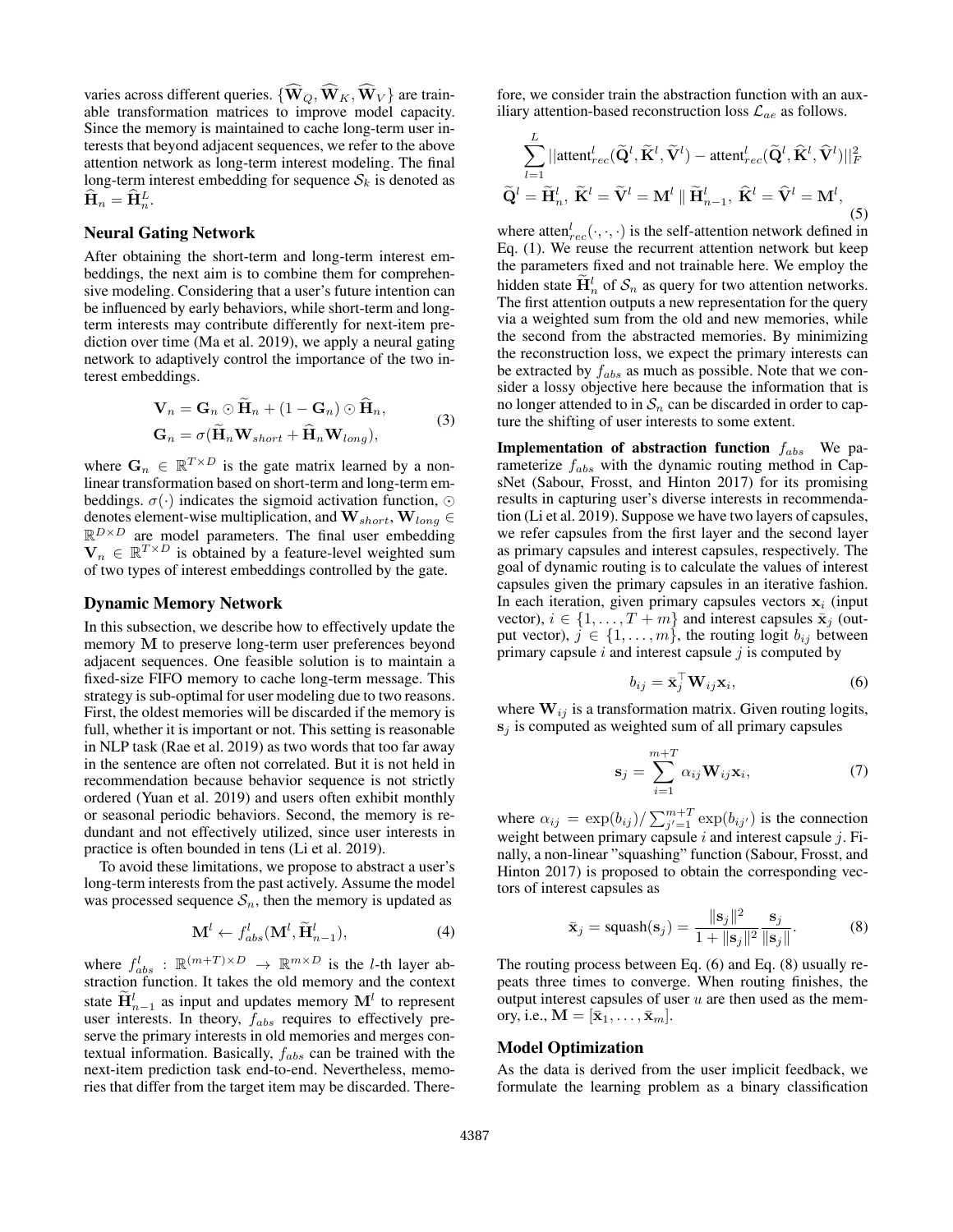| Dataset      | #Users    | #Items    |    | K  |
|--------------|-----------|-----------|----|----|
| MovieLens    | 6.040     | 3.952     | 20 | 10 |
| Taobao       | 987.994   | 4,162,024 | 20 | 10 |
| JD.com       | 1,608,707 | 378,457   | 20 | 10 |
| <b>XLong</b> | 20,000    | 3,269,017 | 50 | 20 |

Table 2: The dataset statistics.

task. Given the training sample  $(u, t)$  in a sequence  $S_n$  with the user embedding vector  $V_{n,t}$  and target item embedding  $x_t$ , we aim to minimize the following negative likelihood

$$
\mathcal{L}_{like} = -\sum_{u \in \mathcal{U}} \sum_{t \in \mathcal{S}_n} \log P(\mathbf{x}_{n,t} | \mathbf{x}_{n,1}, \mathbf{x}_{n,2}, \cdots, \mathbf{x}_{n,t-1})
$$
\n
$$
= -\sum_{u \in \mathcal{U}} \sum_{t \in \mathcal{S}_n} \log \frac{\exp(\mathbf{x}_t^{\top} \mathbf{V}_{n,t})}{\sum_{j \in \mathcal{V}} \exp(\mathbf{x}_j^{\top} \mathbf{V}_{n,t}))}.
$$
\n(9)

The loss above is usually intractable in practice because the sum operation of the denominator is computationally prohibitive. Therefore, we adopt a negative sampling strategy to approximate the softmax function in experiments. When the data volume is large, we leverage Sampled Softmax technique (Covington, Adams, and Sargin 2016; Jean et al. 2014) to further accelerate the training. Note that Eqs. (9) and (6) are separately updated in order to preserve long-term interests better. Specifically, we first update Eq. (9) by feeding a new sequence and then updating the abstraction function's parameters by minimizing Eq. (6).

## Experiments and Analysis

#### Datasets

We conduct experiments over four public benchmarks. Statistics of them are summarized in Table 2. MovieLens <sup>1</sup> collects users' rating scores for movies. JD.com (Lv et al. 2019) is a collection of user browsing logs over e-commerce products collected from JD.com. Taobao (Zhu et al. 2018) and XLong (Ren et al. 2019) are datasets of user behaviors from the commercial platform of Taobao. The behavior sequence in XLong is significantly longer than other three datasets, thus making it difficult to model.

#### Baselines

To evaluate the performance of DMAN, we include three groups of baseline methods. First, traditional sequential methods. To evaluate the effectiveness of our model in dealing with long behavior sequence, three state-of-the-art recommendation algorithms for sequences with a normal length have been employed, including GRU4Rec (Tang and Wang 2018), Caser (Kang and McAuley 2018) and SASRec (He and Chua 2017). Second, long sequential methods. To evaluate the effectiveness of our model in extracting long-term user interests with dynamic memory, we include SDM (Lv et al. 2019) and SHAN (Ying et al. 2018a), which are tailored for modeling long behavior sequences. To evaluate the effectiveness of our model in explicitly capturing user's

short-term and long-term interests, we also set HPMN (Ren et al. 2019) as a baseline. It is based on the memory network. Thrid, DMAN variants. To analyze the contribution of each component of DMAN, we consider three variants. DMAN-XL discards the long-term attention network to verify the effectiveness of capturing long-term interests. DMAN-FIFO adopts a FIFO strategy to validate the usefulness of the abstraction function in extracting primary interests. DMAN-NRAN replaces the recurrent attention network with vanilla attention network to demonstrate the effectiveness of extending context for effective user modeling.

#### Experimental Settings

We obtain the behavior sequence by sorting behaviors in chronological order. Following the traditional way (Kang and McAuley 2018), we employ the last and second last interactions for testing and validation, respectively, and the remaining for training. We follow the widely-adopted way (Li et al. 2017; Lv et al. 2019) and split the ordered training sequence into L consecutive sequences. The maximum length of a sequence is T. The statistics of four datasets are listed in Table 2. We repeatedly run the model five times and report the average results.

Evaluation metrics For each user in the test set, we treat all the items that the user has not interacted with as negative items. To estimate the performance of top-K recommendations, we use Hit Rate (HR $@K$ ) and Normalized Discounted Cumulative Gain (NDCG $@K$ ) metrics, which are widely used in the literature (He and Chua 2017).

Parameter settings For baselines, we use the source code released by the authors, and their hyper-parameters are tuned to be optimal based on the validation set. To enable a fair comparison, all methods are optimized with the number of samples equals 5 and the number of embedding dimensions D equals 128. We implement DMAN with Tensorflow and the Adam optimizer is utilized to optimize the model with learning rate equals 0.001. The batch size is set to 128 and the maximum epoch is 8. The number of memory slots  $m$  and attention layers  $L$  are searched from {2, 4, 6, 8, 10, 20, 30} and {1, 2, 3, 4, 5}, respectively.

#### Comparisons with SOTA

In this section, we compare our model with different baselines. Tables 3 and 4 report the results. In general, we have three aspects of observations.

Influence of modeling long behavior sequence for traditional sequential methods From Table 3, we observe that GRU4Rec, Caser, and SASRec improve their performance when considering longer behavior sequence. Therefore, modeling longer behavior sequence has proved to be effective for user modeling. Besides, different sequential modules have varied abilities in handling long behavior sequence. Specifically, SASRec, GRU4Rec, and Caser improve 24.74%, 29.36%, and 13.42% on Taobao in terms of HR@50, while SASRec consistently performs the best. It indicates the ability of self-attention network in extracting se-

<sup>1</sup> https://grouplens.org/datasets/movielens/1m/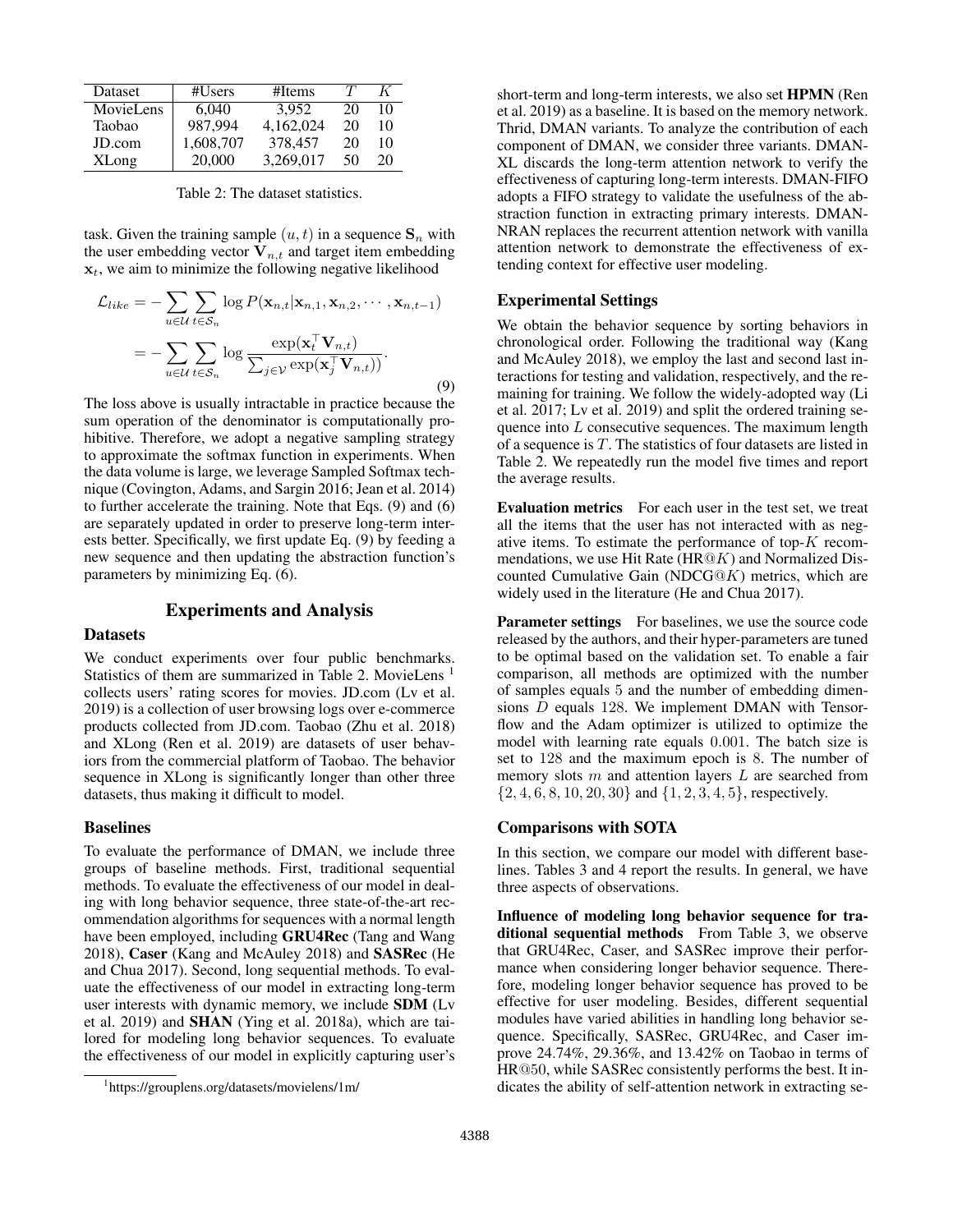|                 | <b>MovieLens</b> |       | Taobao   |        | JD.com |          |       |       |          |
|-----------------|------------------|-------|----------|--------|--------|----------|-------|-------|----------|
| <b>Models</b>   | HR@10            | HR@50 | NDCG@100 | HR@50  | HR@100 | NDCG@100 | HR@10 | HR@50 | NDCG@100 |
| <b>GRU4Rec*</b> | 17.69            | 43.13 | 16.90    | 10.42  | 14.01  | 4.23     | 27.65 | 38.73 | 23.40    |
| $\bf Case$      | 18.98            | 45.64 | 17.62    | 13.71  | 16.51  | 6.89     | 29.27 | 40.16 | 24.25    |
| <b>SASRec*</b>  | 21.02            | 47.28 | 19.05    | 16.41  | 22.83  | 9.23     | 33.98 | 44.89 | 27.41    |
| <b>GRU4Rec</b>  | 19.78            | 47.40 | 18.75    | 13.48  | 16.53  | 5.81     | 35.28 | 47.52 | 27.64    |
| Caser           | 20.80            | 48.12 | 19.28    | 15.55  | 17.91  | 7.35     | 36.76 | 49.13 | 28.35    |
| <b>SASRec</b>   | 22.96            | 50.09 | 20.36    | 20.47  | 24.48  | 9.84     | 38.99 | 52.64 | 31.32    |
| <b>SHAN</b>     | 21.34            | 49.52 | 19.55    | 18.87  | 21.94  | 8.73     | 37.72 | 50.55 | 29.80    |
| <b>HPMN</b>     | 22.84            | 50.54 | 19.77    | 19.98  | 24.37  | 9.66     | 39.14 | 53.22 | 32.24    |
| <b>SDM</b>      | 23.42            | 51.26 | 20.44    | 21.66  | 25.42  | 10.22    | 40.68 | 55.30 | 34.82    |
| <b>DMAN</b>     | 25.18            | 53.24 | 22.03    | 24.92  | 29.37  | 11.13    | 44.58 | 58.82 | 36.93    |
| Improv.         | $7.51\%$         | 3.86% | $7.77\%$ | 15.05% | 15.53% | 8.90%    | 9.58% | 6.36% | $6.05\%$ |

Table 3: Sequential recommendation performance over three benchmarks. ∗ indicates the model only use the latest behavior sequence for training; otherwise, the whole behavior sequence. The second best results are underlined.

| <b>Method</b>    | <b>Recall@200</b> | Recall@500         |
|------------------|-------------------|--------------------|
| <b>GRU4Rec*</b>  | 0.079             | 0.098              |
| $\text{Caser}^*$ | 0.084             | 0.105              |
| <b>SASRec*</b>   | 0.105             | 0.123              |
| <b>GRU4Rec</b>   | 0.046             | 0.063              |
| Caser            | 0.023             | 0.041              |
| <b>SASRec</b>    | 0.061             | 0.096              |
| <b>SHAN</b>      | 0.091             | $\overline{0.1}15$ |
| <b>HPMN</b>      | 0.118             | 0.136              |
| <b>SDM</b>       | 0.107             | 0.129              |
| DMAN             | 0.132             | 0.163              |

Dataset Method Recall@100 NDCG@100 Taobao **DMAN-XL** 0.237 0.094<br>**DMAN-FIFO** 0.263 0.108 DMAN-FIFO **DMAN-NRNA** 0.257 0.104<br>**DMAN** 0.293 0.111 DMAN XLong **DMAN-XL** 0.021 0.013 **DMAN-FIFO** 0.036 0.017 DMAN-NRAN 0.043 0.019 **DMAN** 0.054 0.022

Table 5: Ablation study of DMAN.

Table 4: Performance on long user behavior data XLong.

quential patterns, and also validates our motivation to extend self-attention network for long behavior sequence modeling.

Comparison with baselines on general datasets As shown in Table 3, our model DMAN achieves better results than baselines across three datasets. In general, long sequential models perform better than traditional sequential methods, excepting SASRec. SASRec performs better than SHAN and comparable to HPMN in most cases. This further implies the effectiveness of self-attention network in capturing long-range dependencies. The improvement of SDM over SASRec shows that explicitly extract long-term and short-term interests from long sequence is beneficial. Considering DMAN and SDM, DMAN consistently outperforms SDM over all evaluation metrics. This can be attributed to that DMAN utilizes a dynamic memory network to actively extract long-term interests into a small set of memory blocks, which is easier for the attention network to effectively attend relative information than from a long behavior sequence.

Comparison with baselines on long behavior dataset Table 4 summarizes the results of all methods on XLong, where the length of behavior sequence is larger than 1000 on average. Obviously, DMAN significantly outperforms other baselines. Compared with the findings in Table 3, one interest observation is that traditional sequential methods, i.e., GRU4Rec, Caser, and SASRec, performs poorly when directly handling long behavior sequence, and lose to long sequential models in all cases. These results demonstrate the necessity of developing new architectures tailored for long behavior sequence modeling. Another unexpected observation is that HPMN outperforms SDM on average. It further implies the ineffectiveness of attention network in attending relative messages over long sequence. By equipping attention network with the dynamic memory, our model allows us to actively update user's long-term interests in the memory and outperforms HPMN.

## Ablation Study

We also conduct experiments to investigate the effectiveness of several core components of the proposed DMAN. Table 5 reports the results on two representative datasets. Obviously, DMAN significantly outperforms the other three variants. The substantial difference between DMAN and DMAN-XL shows that recurrent connection is not enough to capture user's long-term interests. The improvement of DMAN over DMAN-FIFO validates that the proposed abstraction function is effective to extract user's primary long-term interests. Besides, DMAN outperforms DMAN-NRAN in general, which verifies the usefulness of extending current context with previous hidden sequence state for short-term interest extraction.

## Hyper-parameter Analysis

We further study the impacts of our model w.r.t. the number of memory slots  $m$  and attention layers  $L$  on Movie-Lens. As we can see in Figure 2(a), DMAN achieves satis-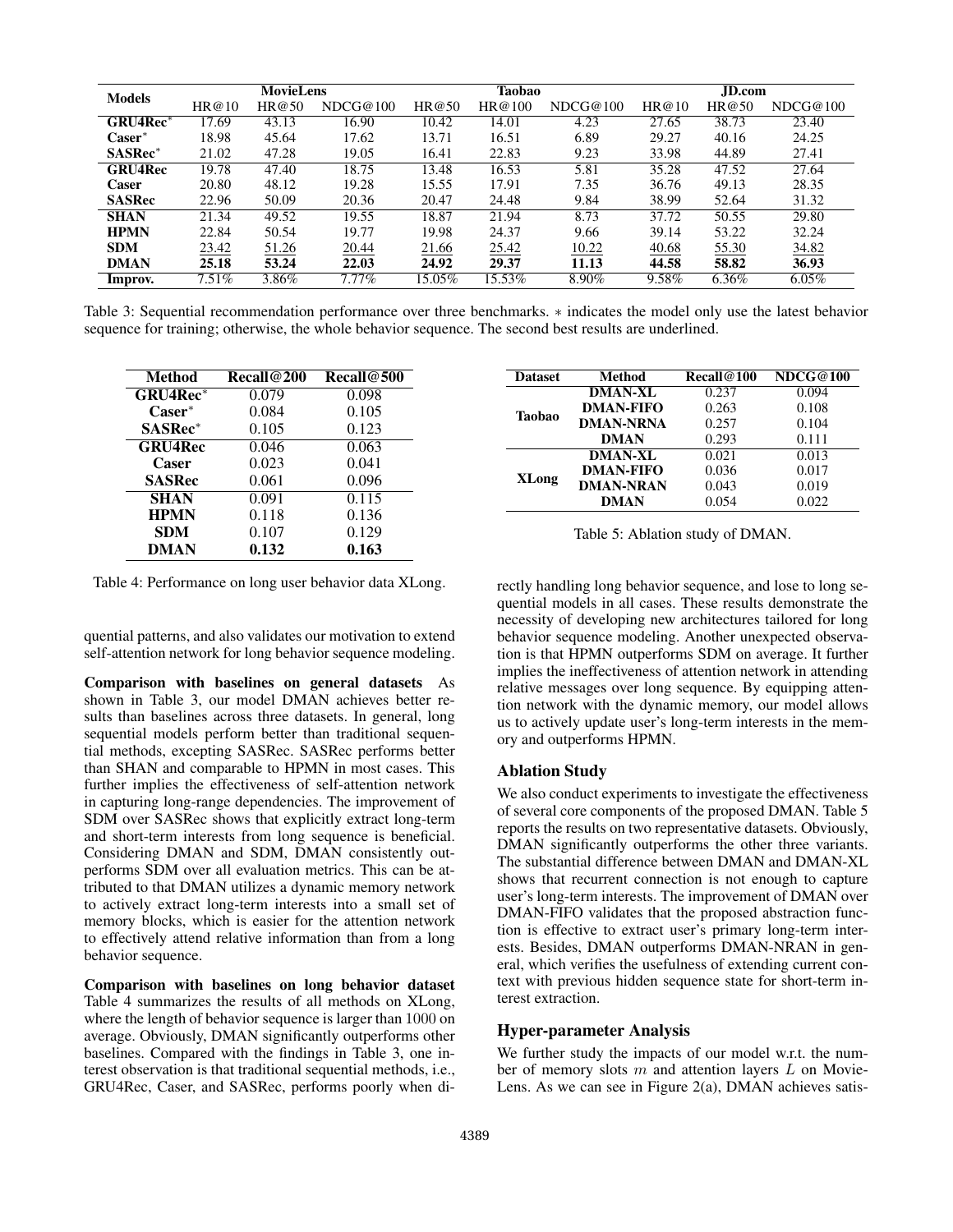![](_page_6_Figure_0.jpeg)

Figure 2: The proposed DMAN analysis

factory results when  $m = 20$  and the gain slows down with less than 2% improvement when m further increases. In experiments, we found 20 is enough for MovieLens, Taobao, JD.com and XLong. From Figure 2(b), we observe that the number of attention layers has positive impacts in our model. To trade-off between memory costs and performance, we set  $L = 2$  for all datasets since it already achieves satisfactory results. Besides, we also plot the learning curve of DMAN on Taobao dataset in Figure 2(c), we can observe that DMAN converges quickly after about 2 epochs. Similar observations have been observed on other datasets. Specifically, DMAN tends to converge after 2 epochs on Taobao, JD.com and XLong datasets, while 50 epochs for Movie-Lens data. These results demonstrate the training efficiency of our model.

## Related Work

#### General Recommendation

Early recommendation works largely focused on explicit feedback (Koren 2008). The recent research focus is shifting towards implicit data (Li and She 2017; Hu, Koren, and Volinsky 2008). The typical examples include collaborative filtering (Sarwar et al. 2001; Schafer et al. 2007), matrix factorization techniques (Koren, Bell, and Volinsky 2009), and factorization machines (Rendle 2010). The main challenge lies in representing users or items with latent embedding vectors to estimate their similarity. Due to their ability to learn salient representations, neural network-based models (Guo et al. 2017; Su and Khoshgoftaar 2009; Tan, Liu, and Hu 2019) are also attracted much attention recently. Some efforts adopt neural networks to extract side attributes for content-aware recommendation (Kim et al. 2016), while some aim to equip matrix factorization with non-linear interaction function (He and Chua 2017) or graph convolutional aggregation (Wang et al. 2019b; Liu et al. 2019). In general, deep learning-based methods perform better than traditional counterparts (Sedhain et al. 2015; Xue et al. 2017).

## Sequential Recommendation

Sequential recommendation takes as input the chronological behavior sequence for user modeling. Typical examples belong to three categories. The first relies on temporal matrix factorization (Koren 2009) to model user's drifting preferences. The second school uses either first-order (Rendle, Freudenthaler, and Schmidt-Thieme 2010; Cheng et al. 2013) or hider-order (He and McAuley 2016; He et al. 2016; Yan et al. 2019) Markov-chains to capture the user state dynamics. The third stream applies deep neural networks to enhance the capacity of feature extraction (Yuan et al. 2019; Sun et al. 2019; Hidasi and Karatzoglou 2018). For example, Caser (Tang and Wang 2018) applies CNNs to process the item embedding sequence, while GRU4Rec (Hidasi et al. 2015) uses gated recurrent unit GRU for session-based recommendation. Moreover, SASRec (Kang and McAuley 2018) employs self-attention networks (Vaswani et al. 2017) to selectively aggregate relevant items for user modeling.

However, these methods mainly focus on making recommendations based on relatively recent behaviors. Recently, a few efforts attempt to model long behavior sequence data. For instance, SDM (Lv et al. 2019) and SHAN (Ying et al. 2018a) split the whole behavior sequence into short-term and long-term sequences and then explicitly extract longterm and short-term interest embeddings from them. But they are difficult to capture long-term interests shifting and suffer from high computation complexity. HPMN (Ren et al. 2019) uses the memory network (Graves, Wayne, and Danihelka 2014; Chen et al. 2018) to memorize important historical behaviors for next-item prediction. Nevertheless, memory network may suffer from long-term dependency forgetting dilemma, as the memory is optimized by recovering the next item. Our model focuses on combing external memory and attention networks for effective long user behavior sequence modeling, which conducts an explicit and adaptive modeling process.

#### **Conclusions**

In this paper, we propose a novel dynamic memory-based attention network DMAN for sequential recommendation with long behavior sequence. We truncate a user's overall behavior sequence into a series of sub-sequences and train our model in a dynamic manner. DMAN can explicitly extract a user's short-term and long-term interests based on the recurrent connection mechanism and a set of external memory blocks. To improve the memory fidelity, we derive a dynamic memory network to actively abstract a user's longterm interests into the memory by minimizing a local reconstruction loss. Empirical results on real-world datasets demonstrate the effectiveness of DMAN in modeling long user behavior sequences.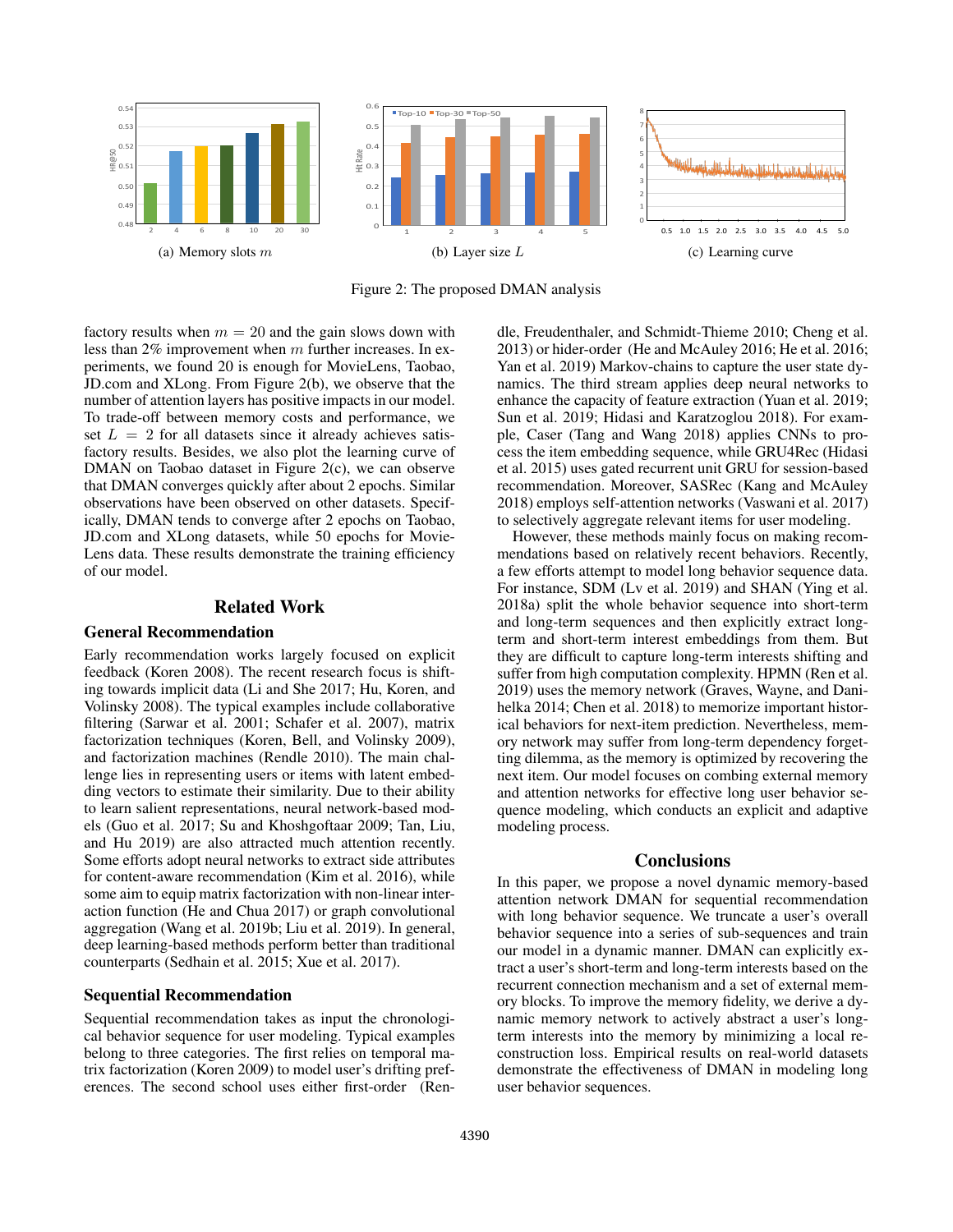## References

Belletti, F.; Chen, M.; and Chi, E. H. 2019. Quantifying Long Range Dependence in Language and User Behavior to improve RNNs. In *KDD*, 1317–1327.

Chen, X.; Xu, H.; Zhang, Y.; Tang, J.; Cao, Y.; Qin, Z.; and Zha, H. 2018. Sequential recommendation with user memory networks. In *WSDM*, 108–116.

Cheng, C.; Yang, H.; Lyu, M. R.; and King, I. 2013. Where you like to go next: Successive point-of-interest recommendation. In *IJCAI*.

Covington, P.; Adams, J.; and Sargin, E. 2016. Deep neural networks for youtube recommendations. In *RecSys*, 191– 198.

Dai, Z.; Yang, Z.; Yang, Y.; Carbonell, J.; Le, Q. V.; and Salakhutdinov, R. 2019. Transformer-xl: Attentive language models beyond a fixed-length context. *arXiv preprint arXiv:1901.02860* .

Graves, A.; Wayne, G.; and Danihelka, I. 2014. Neural turing machines. *arXiv preprint arXiv:1410.5401* .

Guo, H.; Tang, R.; Ye, Y.; Li, Z.; and He, X. 2017. DeepFM: a factorization-machine based neural network for CTR prediction. *arXiv preprint arXiv:1703.04247* .

He, R.; Fang, C.; Wang, Z.; and McAuley, J. 2016. Vista: a visually, socially, and temporally-aware model for artistic recommendation. In *RecSys*, 309–316.

He, R.; and McAuley, J. 2016. Fusing similarity models with markov chains for sparse sequential recommendation. In *ICDM*, 191–200. IEEE.

He, X.; and Chua, T.-S. 2017. Neural factorization machines for sparse predictive analytics. In *SIGIR*, 355–364.

Hidasi, B.; and Karatzoglou, A. 2018. Recurrent neural networks with top-k gains for session-based recommendations. In *CIKM*, 843–852.

Hidasi, B.; Karatzoglou, A.; Baltrunas, L.; and Tikk, D. 2015. Session-based recommendations with recurrent neural networks. *arXiv preprint arXiv:1511.06939* .

Hu, Y.; Koren, Y.; and Volinsky, C. 2008. Collaborative filtering for implicit feedback datasets. In *ICDM*, 263–272. Ieee.

Jean, S.; Cho, K.; Memisevic, R.; and Bengio, Y. 2014. On using very large target vocabulary for neural machine translation. *arXiv preprint arXiv:1412.2007* .

Kang, W.-C.; and McAuley, J. 2018. Self-attentive sequential recommendation. In *ICDM*, 197–206. IEEE.

Kim, D.; Park, C.; Oh, J.; Lee, S.; and Yu, H. 2016. Convolutional matrix factorization for document context-aware recommendation. In *RecSys*, 233–240.

Koren, Y. 2008. Factorization meets the neighborhood: a multifaceted collaborative filtering model. In *KDD*, 426– 434.

Koren, Y. 2009. Collaborative filtering with temporal dynamics. In *KDD*, 447–456.

Koren, Y.; Bell, R.; and Volinsky, C. 2009. Matrix factorization techniques for recommender systems. *Computer* (8): 30–37.

Li, C.; Liu, Z.; Wu, M.; Xu, Y.; Zhao, H.; Huang, P.; Kang, G.; Chen, Q.; Li, W.; and Lee, D. L. 2019. Multi-interest network with dynamic routing for recommendation at Tmall. In *CIKM*, 2615–2623.

Li, J.; Ren, P.; Chen, Z.; Ren, Z.; Lian, T.; and Ma, J. 2017. Neural attentive session-based recommendation. In *CIKM*, 1419–1428.

Li, J.; Wang, Y.; and McAuley, J. 2020. Time Interval Aware Self-Attention for Sequential Recommendation. In *WSDM*, 322–330.

Li, X.; and She, J. 2017. Collaborative variational autoencoder for recommender systems. In *GKDD*, 305–314.

Liu, N.; Tan, Q.; Li, Y.; Yang, H.; Zhou, J.; and Hu, X. 2019. Is a single vector enough? exploring node polysemy for network embedding. In *KDD*, 932–940.

Lv, F.; Jin, T.; Yu, C.; Sun, F.; Lin, Q.; Yang, K.; and Ng, W. 2019. SDM: Sequential deep matching model for online large-scale recommender system. In *CIKM*, 2635–2643.

Ma, C.; Ma, L.; Zhang, Y.; Sun, J.; Liu, X.; and Coates, M. 2019. Memory Augmented Graph Neural Networks for Sequential Recommendation. *arXiv preprint arXiv:1912.11730* .

Rae, J. W.; Potapenko, A.; Jayakumar, S. M.; and Lillicrap, T. P. 2019. Compressive Transformers for Long-Range Sequence Modelling. *arXiv preprint arXiv:1911.05507* .

Ren, K.; Qin, J.; Fang, Y.; Zhang, W.; Zheng, L.; Bian, W.; Zhou, G.; Xu, J.; Yu, Y.; Zhu, X.; et al. 2019. Lifelong Sequential Modeling with Personalized Memorization for User Response Prediction. In *SIGIR*, 565–574.

Rendle, S. 2010. Factorization machines. In *ICDM*, 995– 1000. IEEE.

Rendle, S.; Freudenthaler, C.; and Schmidt-Thieme, L. 2010. Factorizing personalized markov chains for nextbasket recommendation. In *WWW*, 811–820.

Sabour, S.; Frosst, N.; and Hinton, G. E. 2017. Dynamic routing between capsules. In *NIPS*, 3856–3866.

Sarwar, B.; Karypis, G.; Konstan, J.; and Riedl, J. 2001. Item-based collaborative filtering recommendation algorithms. In *WWW*, 285–295. ACM.

Schafer, J. B.; Frankowski, D.; Herlocker, J.; and Sen, S. 2007. Collaborative filtering recommender systems. In *The adaptive web*, 291–324. Springer.

Sedhain, S.; Menon, A. K.; Sanner, S.; and Xie, L. 2015. Autorec: Autoencoders meet collaborative filtering. In *WWW*, 111–112.

Sodhani, S.; Chandar, S.; and Bengio, Y. 2018. On training recurrent neural networks for lifelong learning. *CoRR, abs/1811.07017* .

Su, X.; and Khoshgoftaar, T. M. 2009. A survey of collaborative filtering techniques. *Advances in artificial intelligence* 2009.